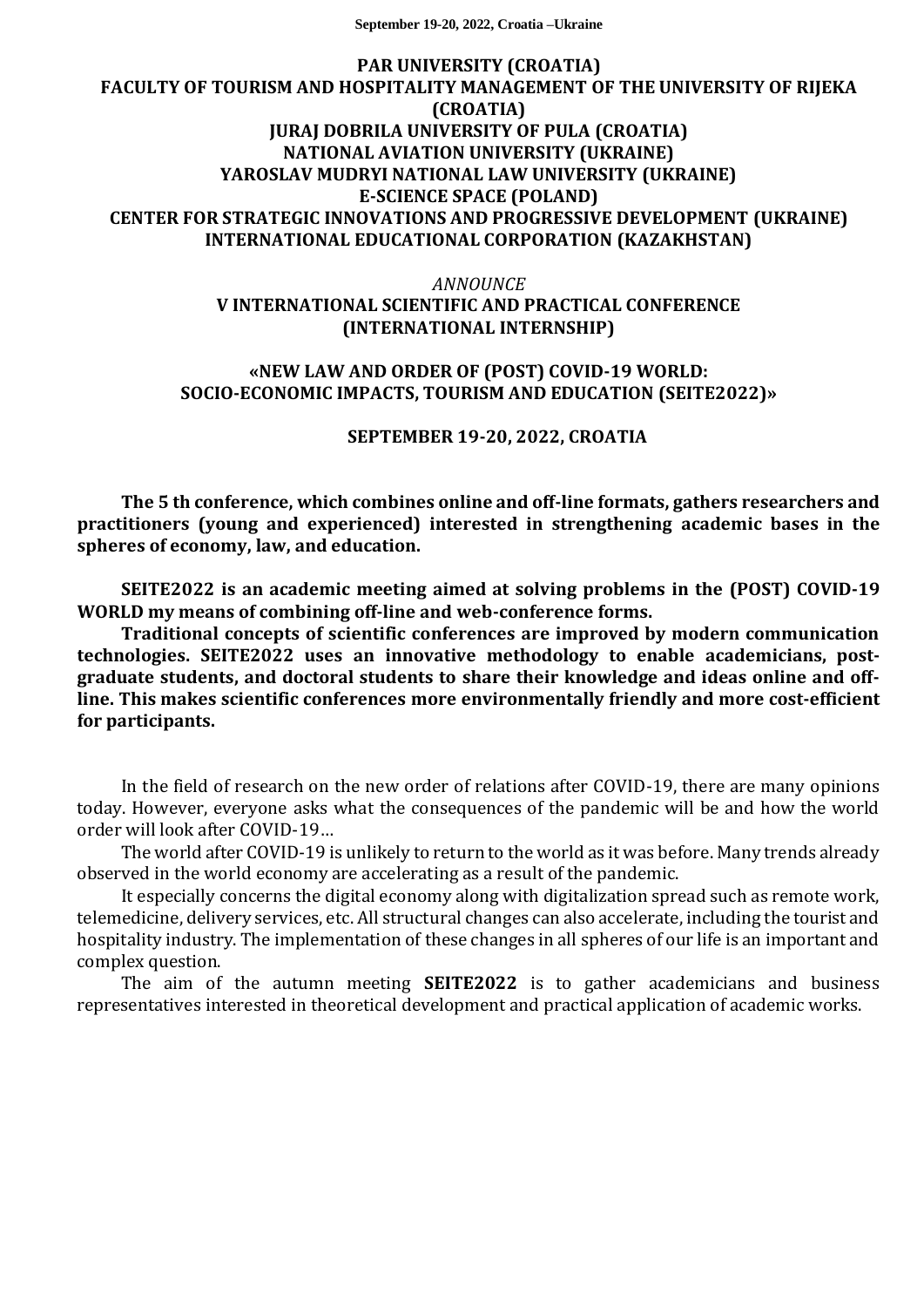### **Scope:**

Global politics and the world after COVID-19 Forecasting of consequences for the hospitality industry Economic and other consequences of the war in Ukraine for Europe and the global community Health management forecasts Software development Cases in the reliability analysis Technologies, economy, and climate Challenges for education Law National and international security International relations / European studies Consequences for the economy and cross-border relations Multicculuralism and social integration Kazakhstan in the system of the world order after COVID-19

# **Working languages: Ukrainian, English, Russian, Croatian, Slovenian, Slovak, Polish.**

*The participants of the Conference will have an opportunity to publish the results of their research in the following journals:*

## 1. **1. The best articles, selected by the academic board, will be invited to submit to the Tourism and Hospitality Management journal (ISSN 1847-3377), indexed in Scopus, Q3 (https://thm.fthm.hr/), free of charge.**

Enhancing the scientific approach to research, the Journal publishes original articles along with empirical and theoretical studies, which promote the conceptual development of the tourist and hospitality industry management. The editors pay special attention to the articles focused on new trends, challenges, and events, as well as the application of new ideas having an impact on the tourist and hospitality industry. The general criteria for the acceptance of the articles are the scientific contribution, the rigorous research methodology, the relevant literature review, and good English.

2. The **SEITE2022** Conference materials will be published in the Conference Series Scopus/WOS. This Series is indexed in Scopus/WOS for conferences. For further information, please send a request letter to the Organizing Committee of the Conference.

# **The conference will be organized in three main sections:**

The development of the tourist and hospitality industry after COVID-19 Economic and other consequences of the war in Ukraine for Europe and the global community Kazakhstan in the system of the world order after COVID-19

3. The publication of the academic article in the high-quality journal in the European Union. The Journal of International Legal Communication (JILC) (ISSN 2720-1643) is a multisisciplinary scientific journal, founded by the University of Warsaw (Poland). The article, published in the JILC is considered a publication in the journal of the country belonging to the Organization for Economic Co-operation and Development and the European Union.

# **All submitted manuscripts are checked using Crossref Similarity Check (iThenticate).**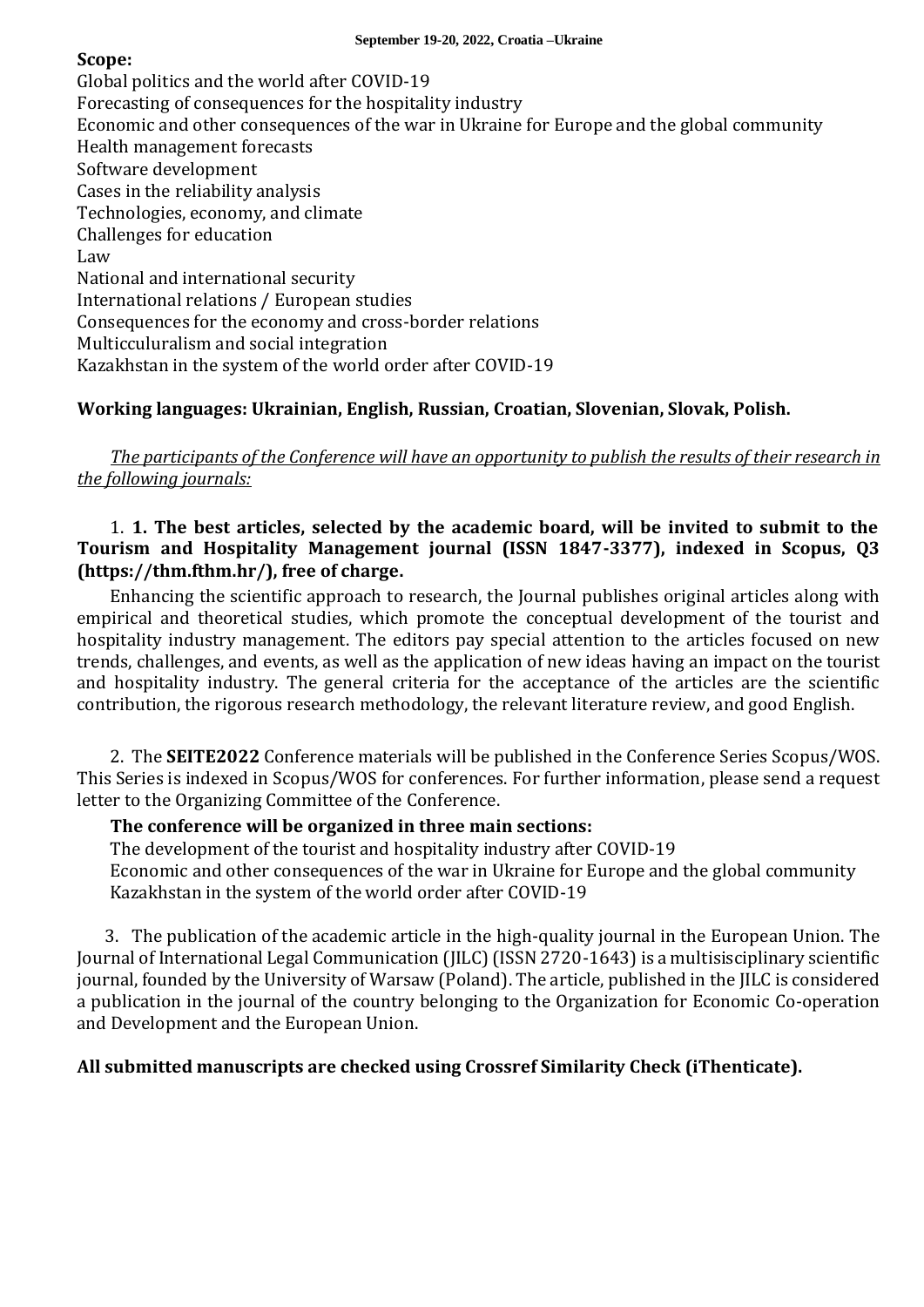#### **September 19-20, 2022, Croatia –Ukraine Academic Directors of the Conference:**

# **Gordana Nikolić -** doc. dr. sc.,PAR UNIVERSITY (CROATIA)

**Maja Nikšić Radić -** Izv. prof. dr. sc. FACULTY OF TOURISM AND HOSPITALITY MANAGEMENT THE UNIVERSITY OF RIJEKA (majanr@fthm.hr)

**Marko Perić -** Prof. dr. sc., FACULTY OF TOURISM AND HOSPITALITY MANAGEMENT THE UNIVERSITY OF RIJEKA (markop@fthm.hr)

## **Organizing Committee of the Conference:**

**Maryna Dei**, Candidate of Juridical Sciences, Associate Professor (National Aviation University, Center for strategic innovations and progressive development[\) nauka.conference@gmail.com](mailto:nauka.conference@gmail.com) Tel. +38 068-894-94-93; +38 067 768 5264.

**Linda Juraković**, doc. dr. sc., Sveučilište Jurja Dobrile u Puli, Pula (Croatia)

## **Organization Board:**

**Iryna Sopilko,** Doctor of Juridical Sciences, Professor, National Aviation University, Dean of the Faculty of Law (Ukraine)

**Oleh Yaroshenko**, Doctor of Law, Professor, Corresponding Member of the National Academy of Legal Sciences of Ukraine, Vice-Rector for Educational and Methodological Work, Yaroslav Mudryi National Law University, Ukraine

**Karmen Mikulić**, Faculty of tourism and hospitality management the University of Rijeka **Dora Župan**, Faculty of tourism and hospitality management the University of Rijeka

**Vitalii Lunov**, Ph.D. in Psychology, Dr.H.C., Professor of RANH, Full Member of World Federation for Mental Health, Member of American psychological association (USA), Oxford Academic union, Oxford, UK.

**Olena Lutsenko,** PhD, Associate Professor, Yaroslav Mudryi National Law (Ukraine)

**Viktoriia Sydorenko,** Doctor of Education, The Director, The Bila Tserkva Institute of Continuing Professional Education, Ukraine

**Joanna Osiejewicz,** International Legal Communication Research Center, PhD with habilitation (Law), PhD (Applied Linguistics), University of Warsaw, Vice-Rector's Proxy for International Cooperation at the University of Warsaw, Poland

**Alevtina Bahchevan,** Association of International Training and Internship, Bulgaria

**Amandykova Dina,** Honorary Architect of the Republic of Kazakhstan, Сandidate of Architecture, Aсаdemic Professor, International Educational Corporation, Almaty, Kazakhstan

**Secretariat of the Conference**: CENTER FOR STRATEGIC INNOVATIONS AND PROGRESSIVE DEVELOPMENT (Ukraine), off. 204, 36A Biloruska Str., Kyiv.

Tel. +38 067 768 52 64 [nauka.conference@gmail.com,](mailto:nauka.conference@gmail.com) [info@e-science.space](mailto:info@e-science.space)

# **Deadlines:**

➢ **June 25, 2022 – registration https://internships.com.ua/en/registration-2/;**

➢ **July 15, 2022 –documents submission deadline;**

➢ **July 25, 2022 –notification of article acceptance;**

➢ **August 01, 2022 –final submission of revised papers to** [info@e-science.space](mailto:info@e-science.space) (to facilitate interpreting during the Conference)**;**

➢ **August 10, 2022 –participants fee payment;**

➢ **September 15, 2022 – distribution of the Conference program to the participants;** 

➢ **September 19, 2022 – start of the Conference events.**

*Receipt of the relevant documents must be confirmed by the receipt notification. If you do not receive such confirmation, please contact the Organizing Committee.*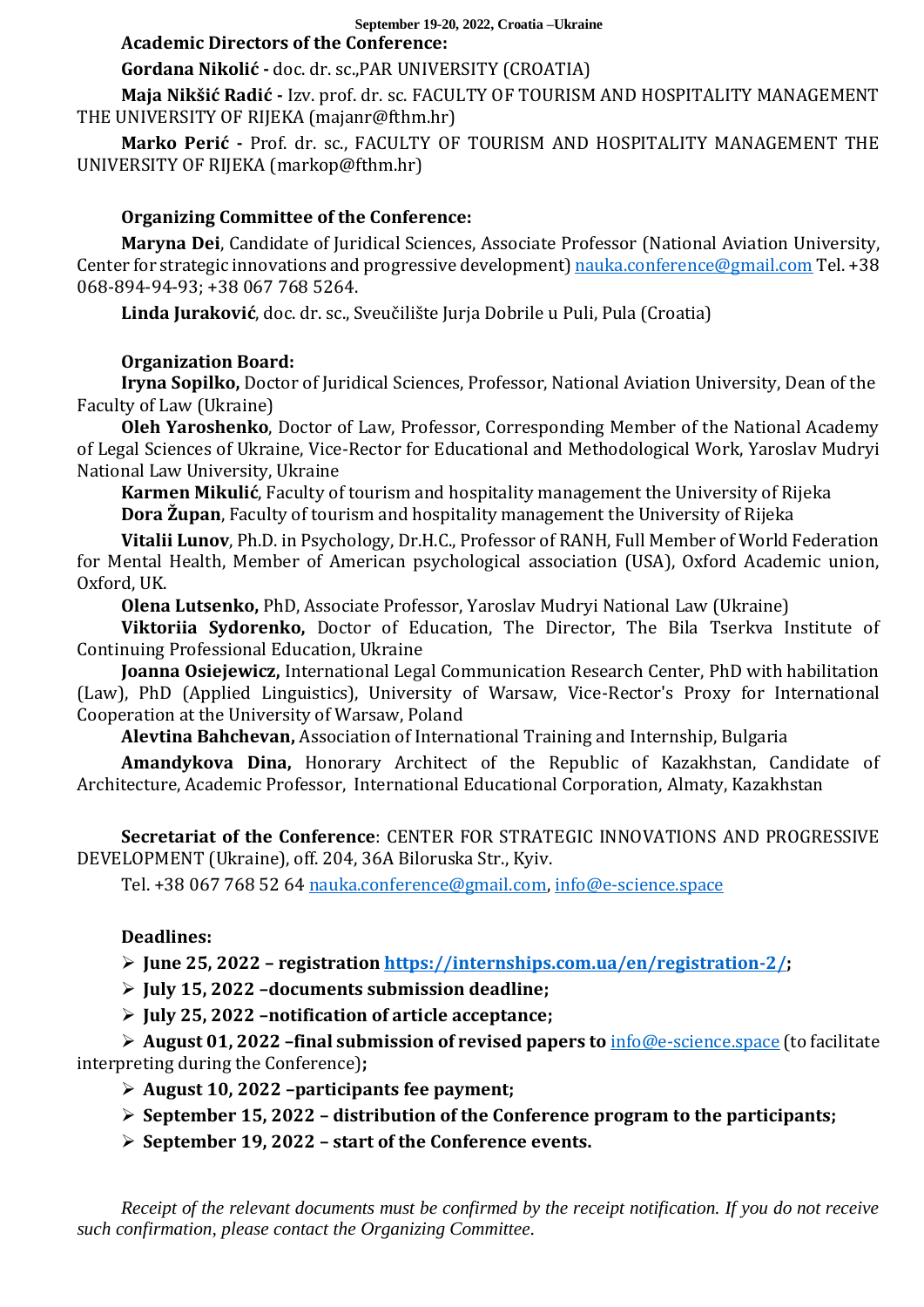### **September 19-20, 2022, Croatia –Ukraine Participants fees:**

**Early registration till July 15, 2022 Normal: 180 € Students: 90 €**

**Normal registration since August 10, 2022 Normal: 220 € Students: 90 €**

**The fee includes**

- **access to all sessions**
- **coffee breaks and dinners**
- **the article in the JILC**
- **admittance to the banquet on September 19.**

**470 € - for the accepter paper. The Conference cost includes the collection of the Conference material in pdf - Conference Series Scopus/WOS. This Series is indexed in Scopus/WOS databases for conferences.**

# **Additional facilities (420 €)**

- $\triangleright$  two-bed accommodation on the shore of the Adriatic Sea, in the Plava Laguna hotel chain, with two meals of the European level [\(https://lagunaporec.com/\)](https://lagunaporec.com/). *Single-bed accommodation is available for an additional fee.*
- $\triangleright$  dinners and coffee breaks during the Conference
- $\triangleright$  electronic handouts and presentations
- $\triangleright$  the European certificate of the international internship with an English-language supplement on the sphere of the professional activity of the participant, signed by the Organizing Committee of the Conference (6-ECTS)
- ➢ the introduction of data on the international internship to the Single Certificates Register with the application of a QR-code.

In case you have additional questions, do not hesitate to contact the Organizing Committee by phone (067-768-52-64, 068-894-94-93) or e-mail [\(nauka.conference@gmail.com](mailto:nauka.conference@gmail.com) / [info@e](mailto:info@e-science.space)[science.space](mailto:info@e-science.space) )